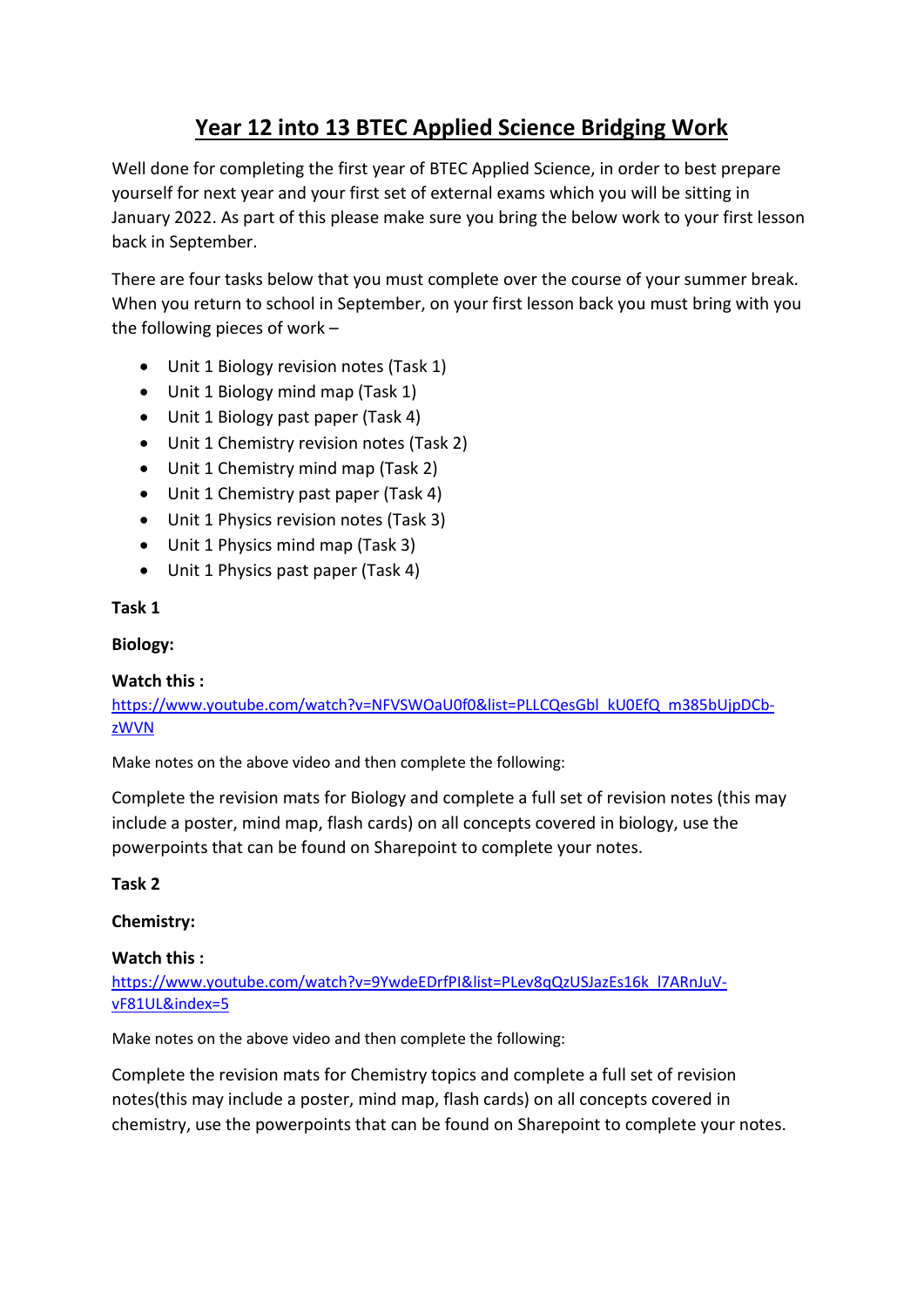### **Task 3**

**Physics:**

Watch this : [https://www.youtube.com/watch?v=q24\\_FDY9KbQ](https://www.youtube.com/watch?v=q24_FDY9KbQ)

Make notes on the above video and then complete the following:

Complete the revision mats for Physics and complete a full set of revision notes (this may include a poster, mind map, flash cards) on all concepts covered in physics, use the powerpoints found on Sharepoint to complete you notes.

### **Task 4**

On Microsoft Teams – I will be assigning two past papers for Unit 1 Biology, Chemistry and Physics. Please could you complete these past papers under timed conditions (30 minutes) without using any revision materials. In the last week of the summer holidays I will upload the mark schemes, please then mark your work and make sure you have a score for each paper to share with me in the new term.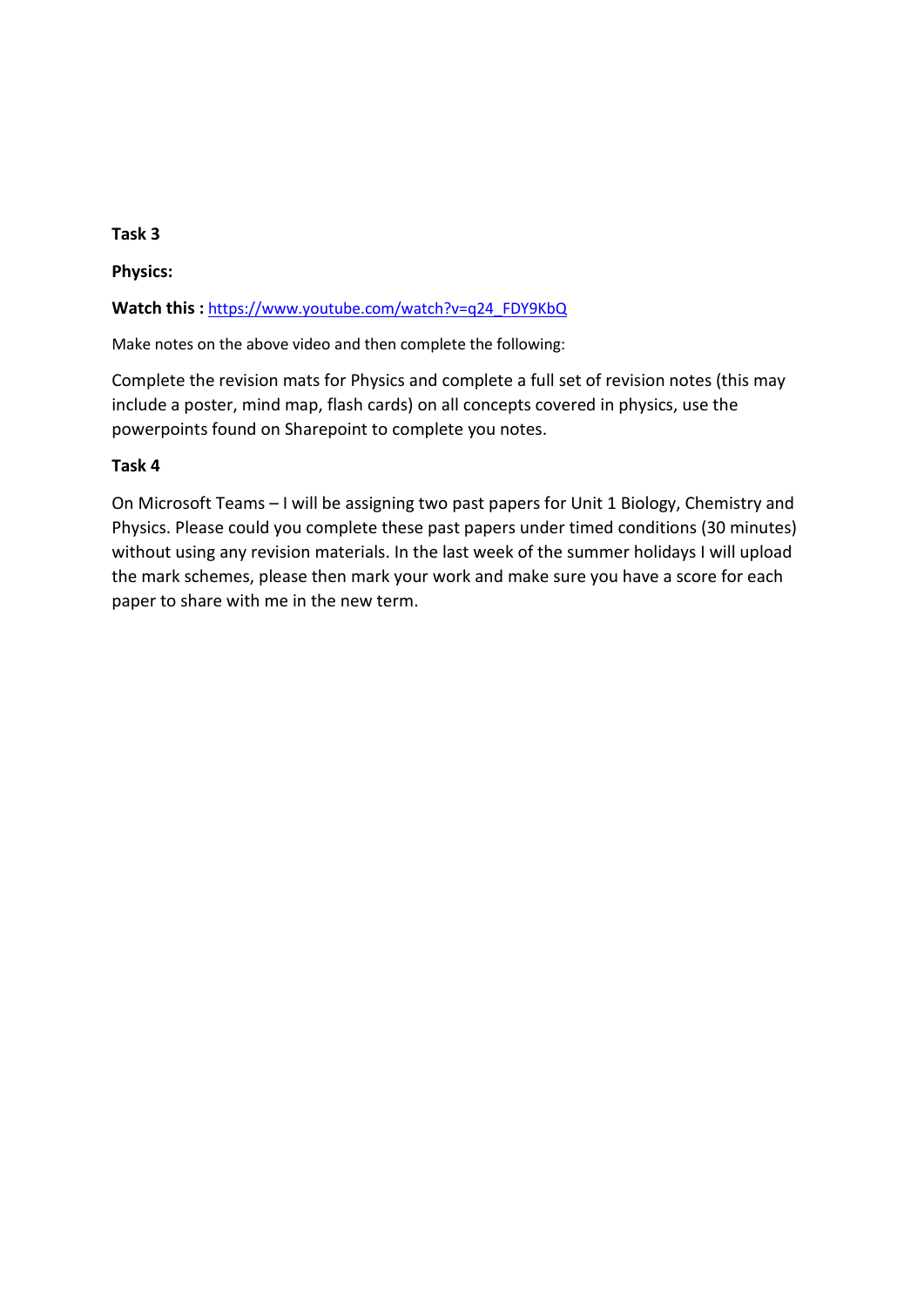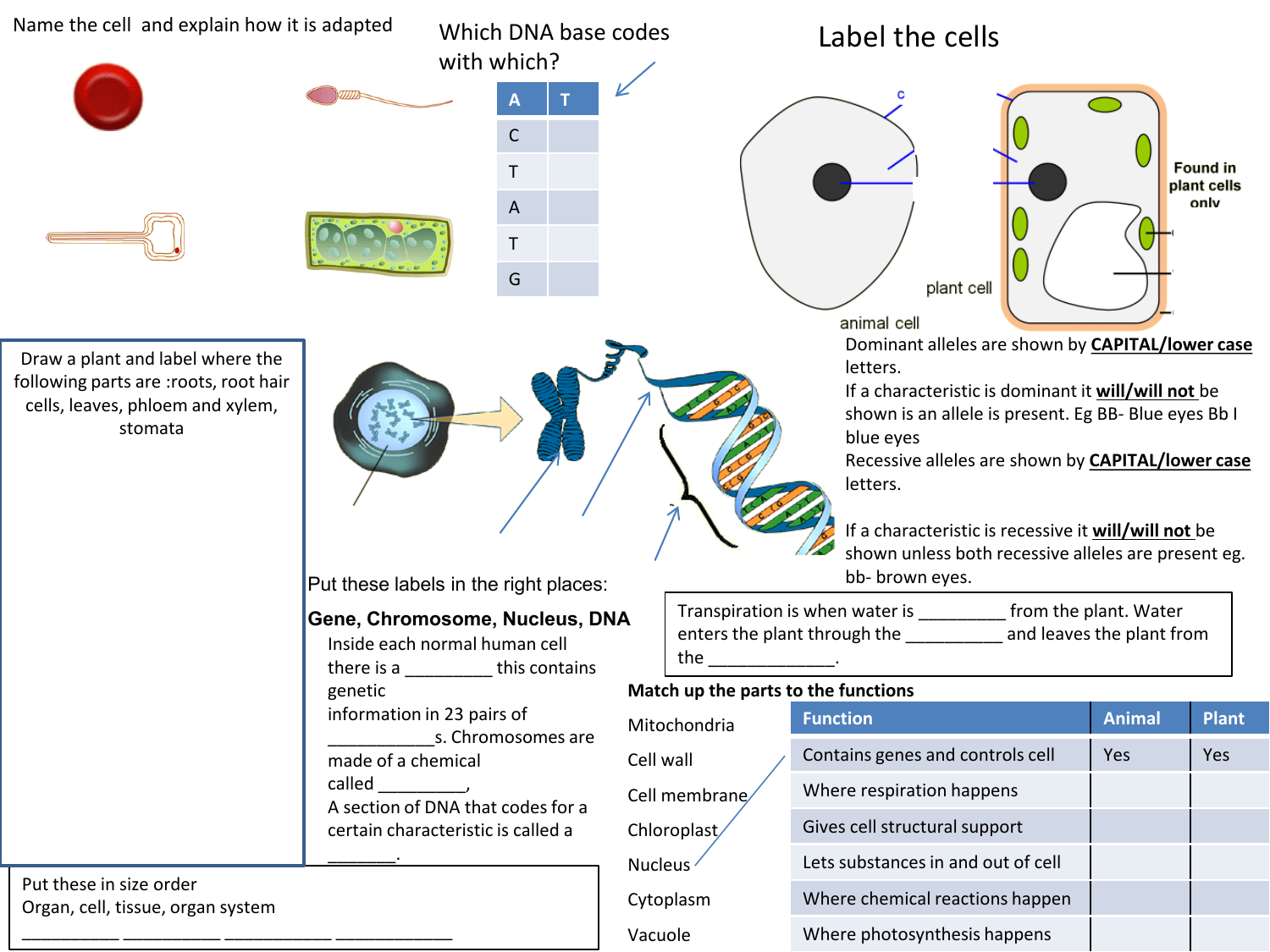Add to the spider diagrams to explain what happens when your body is:

Hormones are used to send messages around the body they are  $\frac{1}{\sqrt{1-\frac{1}{2}}\sqrt{1-\frac{1}{2}}\sqrt{1-\frac{1}{2}}\sqrt{1-\frac{1}{2}}\sqrt{1-\frac{1}{2}}\sqrt{1-\frac{1}{2}}\sqrt{1-\frac{1}{2}}\sqrt{1-\frac{1}{2}}\sqrt{1-\frac{1}{2}}\sqrt{1-\frac{1}{2}}\sqrt{1-\frac{1}{2}}\sqrt{1-\frac{1}{2}}\sqrt{1-\frac{1}{2}}\sqrt{1-\frac{1}{2}}\sqrt{1-\frac{1}{2}}\sqrt{1-\frac{1}{2}}\sqrt{1-\frac{1}{2}}\sqrt{1-\frac{1}{2}}\sqrt{1-\frac{1$ in the body. They travel in the \_\_\_\_\_\_\_\_\_\_\_\_.



| The pancreas releases 2 hormones that control blood<br>level. |                                        |                                           |  |        |  |  |  |
|---------------------------------------------------------------|----------------------------------------|-------------------------------------------|--|--------|--|--|--|
| the blood.                                                    |                                        | is used to reduce the level of glucose in |  |        |  |  |  |
| blood.                                                        | increases the amount of glucose in the |                                           |  |        |  |  |  |
| <b>Key words</b><br><b>Blood</b><br>chemical                  | glucose                                | glucagon insulin                          |  | glands |  |  |  |

Fill in the boxes on the diagram with the words below: **Receptor Motor neurone Sensory neurone** Relay neurone

**Spinal cord**

What is the name for the gap between neurones ?

How do messages cross this gap?

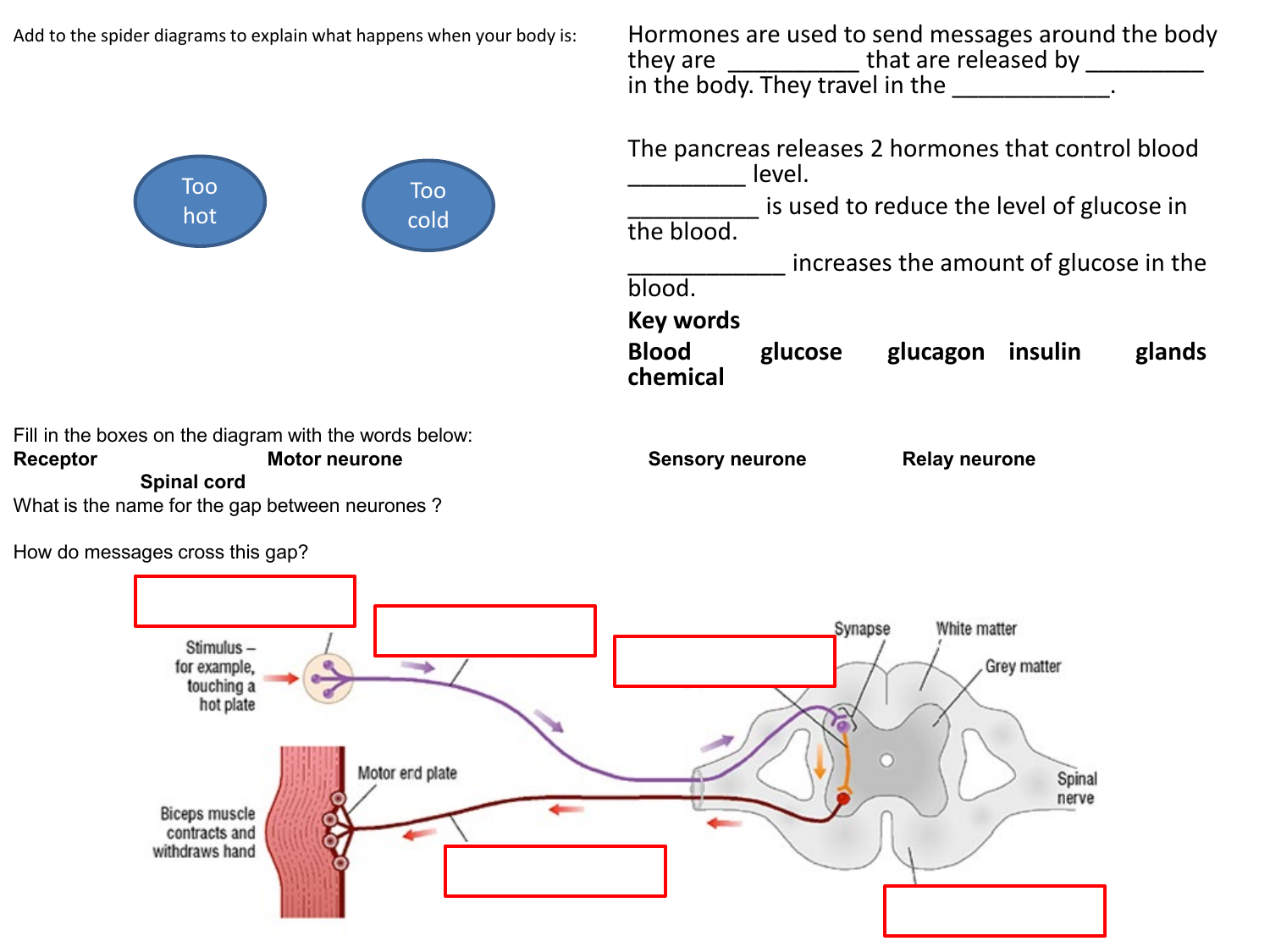# Unit 1 Revision Mats

- 1. Electrons and Periodic Table
- 2. Ionic and Metallic Bonding
- 3. Covalent Bonding and Intermolecular Forces
- 4. Periodic Trends
- 5. Reactivity and Redox
- 6. Calculations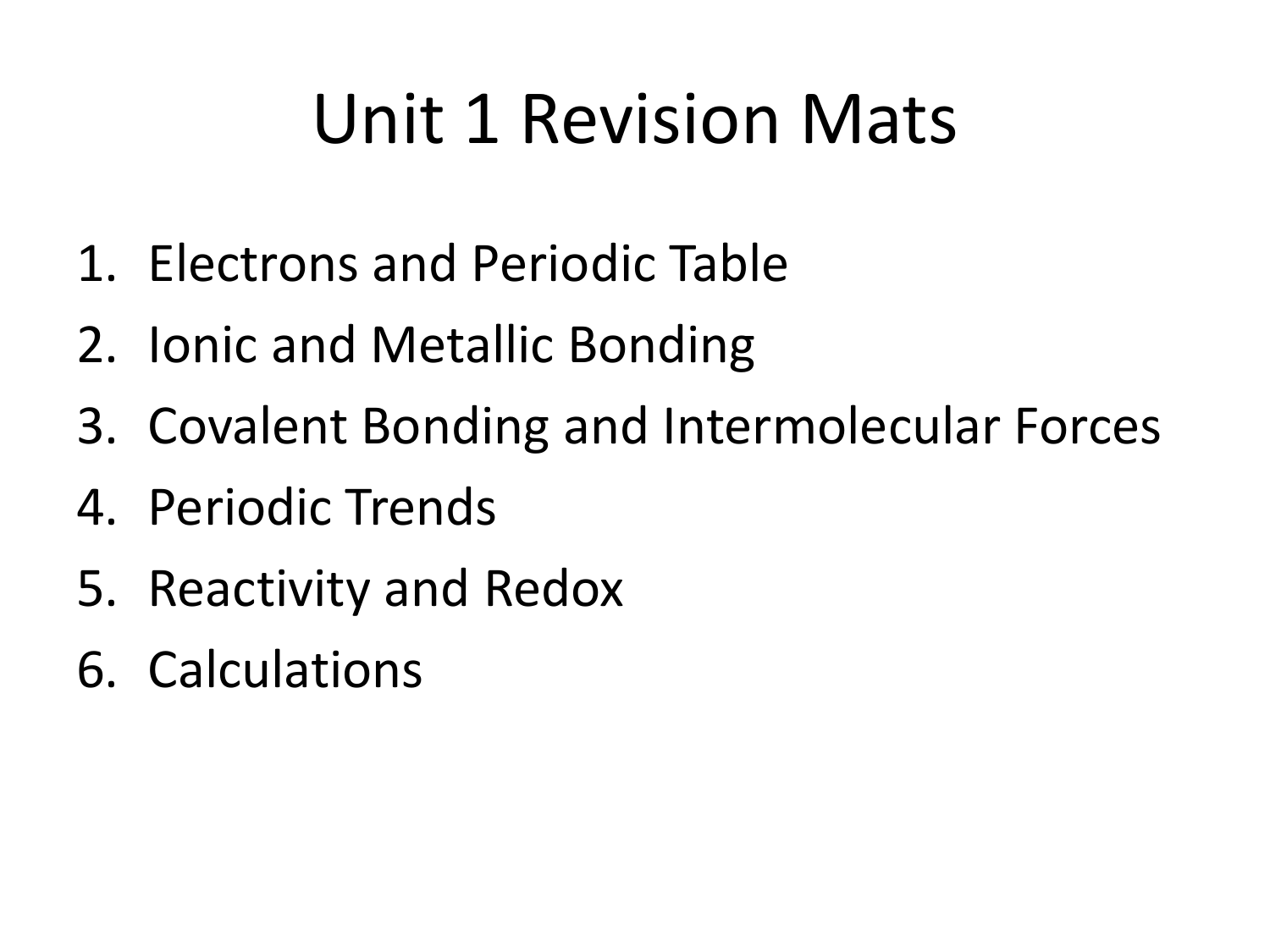# **Electron Configuration & Periodic Table**

| <b>Keywords</b>                                                                                                                                                                                                                                                                    |                                      |                                 |                                                                                                                                                                                                                                                                                                                     | <b>Groups and Periods</b>                                                                          |  |  |
|------------------------------------------------------------------------------------------------------------------------------------------------------------------------------------------------------------------------------------------------------------------------------------|--------------------------------------|---------------------------------|---------------------------------------------------------------------------------------------------------------------------------------------------------------------------------------------------------------------------------------------------------------------------------------------------------------------|----------------------------------------------------------------------------------------------------|--|--|
| Atomic number-                                                                                                                                                                                                                                                                     |                                      |                                 | Elements in the same row group have ____________                                                                                                                                                                                                                                                                    |                                                                                                    |  |  |
| Mass number-                                                                                                                                                                                                                                                                       |                                      |                                 |                                                                                                                                                                                                                                                                                                                     | Elements in the same period have                                                                   |  |  |
| Period-                                                                                                                                                                                                                                                                            |                                      |                                 |                                                                                                                                                                                                                                                                                                                     | Circle the element that is in Group 2:<br>(a) $1s^22s^22p^2$ (b) $1s^22s^1$ (c) $1s^22s^22p^63s^2$ |  |  |
| Group-                                                                                                                                                                                                                                                                             |                                      |                                 |                                                                                                                                                                                                                                                                                                                     | Circle the element that is in Period 2:                                                            |  |  |
| <b>Electronic Configuration-</b>                                                                                                                                                                                                                                                   |                                      |                                 |                                                                                                                                                                                                                                                                                                                     | (a) $1s^22s^22p^2$ (b) $1s^2$ (c) $1s^22s^22p^63s^2$                                               |  |  |
| <b>Orbitals and Energy Levels</b><br>How many electrons can the following orbitals hold?<br>s-orbital<br>p-orbital<br>d-orbital<br>Name all the orbitals present:<br>First shell (first energy level):<br>Second shell (second energy level):<br>Third shell (third energy level): |                                      | B<br>O                          | <b>Arrow in a Box Notation</b><br>When orbitals are being filled,<br>$1s^2 2s^2 2p^3$<br>$\mathsf{N}$<br>they fill singly before doubling<br>up. Electrons have opposite spins.<br>1s<br>2s<br>2p<br>F<br>2p<br>2s<br>1s<br>2p<br>1 <sub>s</sub><br>2s<br><b>Ne</b><br>2p<br>1s<br>2s<br>2p<br>2s<br>1 <sub>s</sub> |                                                                                                    |  |  |
| <b>Element</b>                                                                                                                                                                                                                                                                     | <b>Number of</b><br><b>Electrons</b> | <b>Electronic Configuration</b> |                                                                                                                                                                                                                                                                                                                     | S, P, D-Blocks                                                                                     |  |  |
| Boron                                                                                                                                                                                                                                                                              | 5                                    | $1s^2 2s^2 2p^1$                |                                                                                                                                                                                                                                                                                                                     | Label the s-block, p-block and d-block and explain your answer.                                    |  |  |
| Carbon                                                                                                                                                                                                                                                                             | 6                                    |                                 |                                                                                                                                                                                                                                                                                                                     |                                                                                                    |  |  |
| Sodium                                                                                                                                                                                                                                                                             |                                      |                                 |                                                                                                                                                                                                                                                                                                                     |                                                                                                    |  |  |
| $Cl^-$                                                                                                                                                                                                                                                                             |                                      |                                 |                                                                                                                                                                                                                                                                                                                     |                                                                                                    |  |  |
| $Ca2+$                                                                                                                                                                                                                                                                             |                                      |                                 |                                                                                                                                                                                                                                                                                                                     |                                                                                                    |  |  |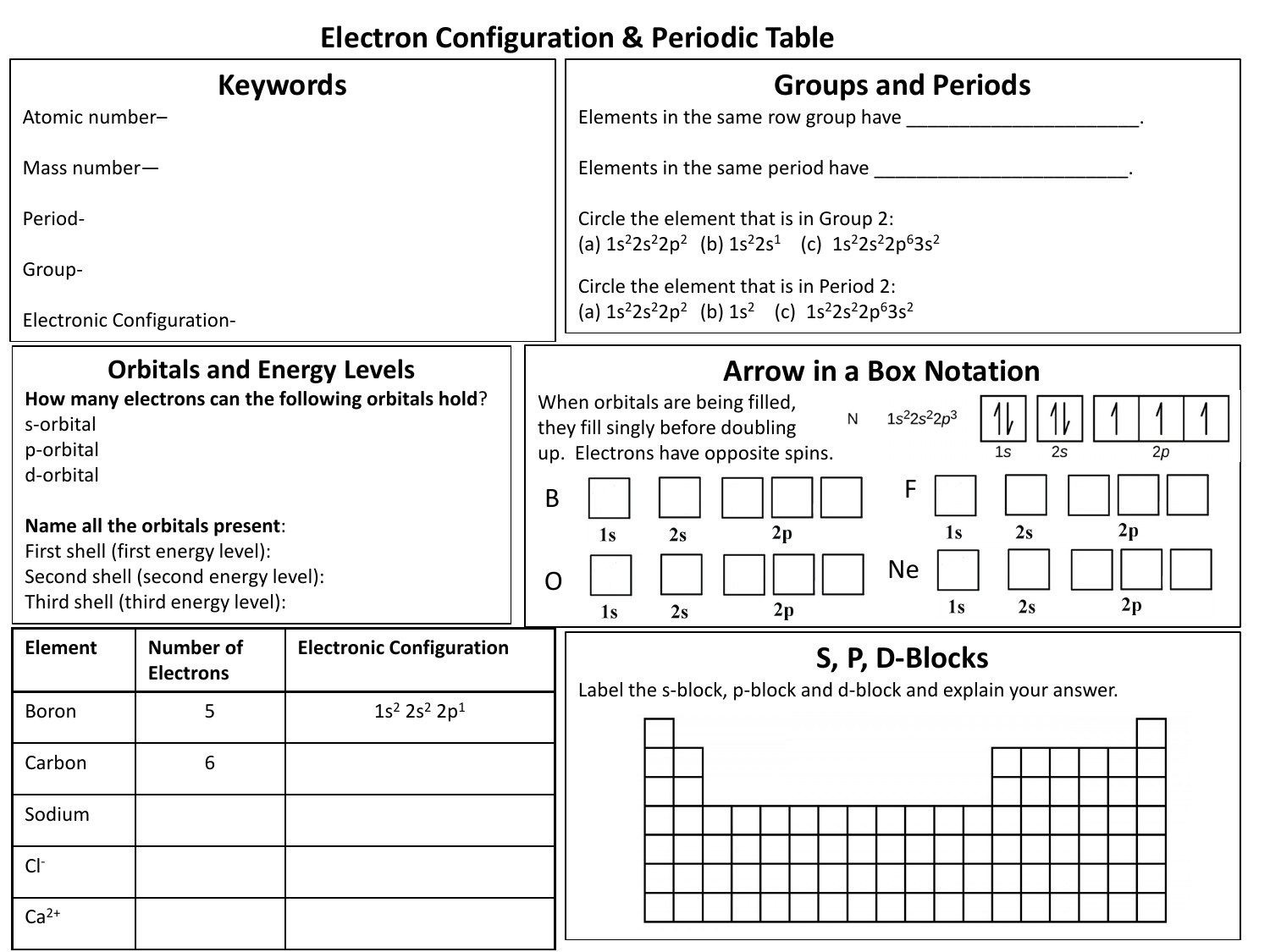# **Metallic & Ionic Bonding**

| <b>Keywords</b>                                                                                                                                                                                | <b>Dot and Cross Diagrams</b>                                                                                      |  |  |  |  |
|------------------------------------------------------------------------------------------------------------------------------------------------------------------------------------------------|--------------------------------------------------------------------------------------------------------------------|--|--|--|--|
| Ionic Bond-                                                                                                                                                                                    | Draw dot and cross diagrams for the following ionic compounds:                                                     |  |  |  |  |
| Electrostatic-                                                                                                                                                                                 | Sodium Chloride (NaCl)<br>Magnesium Oxide (MgO)                                                                    |  |  |  |  |
| Malleable-                                                                                                                                                                                     |                                                                                                                    |  |  |  |  |
| Ductile-                                                                                                                                                                                       |                                                                                                                    |  |  |  |  |
| <b>Ionic Bonds - Trends</b><br>Name the two factors that determine the strength of an<br>ionic bond:<br>1.<br>2.<br>What happens to the size of an ion as you go down a group?<br>Explain why. | Sodium Oxide (Na <sub>2</sub> O)<br>Calcium Chloride (CaCl <sub>2</sub> )                                          |  |  |  |  |
| Which compound would have the strongest ionic bond: NaF<br>or CaO? Explain why.                                                                                                                | <b>Metals - Properties and Trends</b><br>List some properties of metals:<br>Explain why metals conduct electricity |  |  |  |  |
|                                                                                                                                                                                                | Explain why metals are malleable and ductile.                                                                      |  |  |  |  |
| <b>Metallic Bonding</b><br>Draw and label a diagram showing metallic bonding.                                                                                                                  | Down a group, the strength of a metallic bond The melting<br>point _____________. Explanation:                     |  |  |  |  |
|                                                                                                                                                                                                | Across a period, the strength of a metallic bond ___________. The melting<br>point _____________. Explanation:     |  |  |  |  |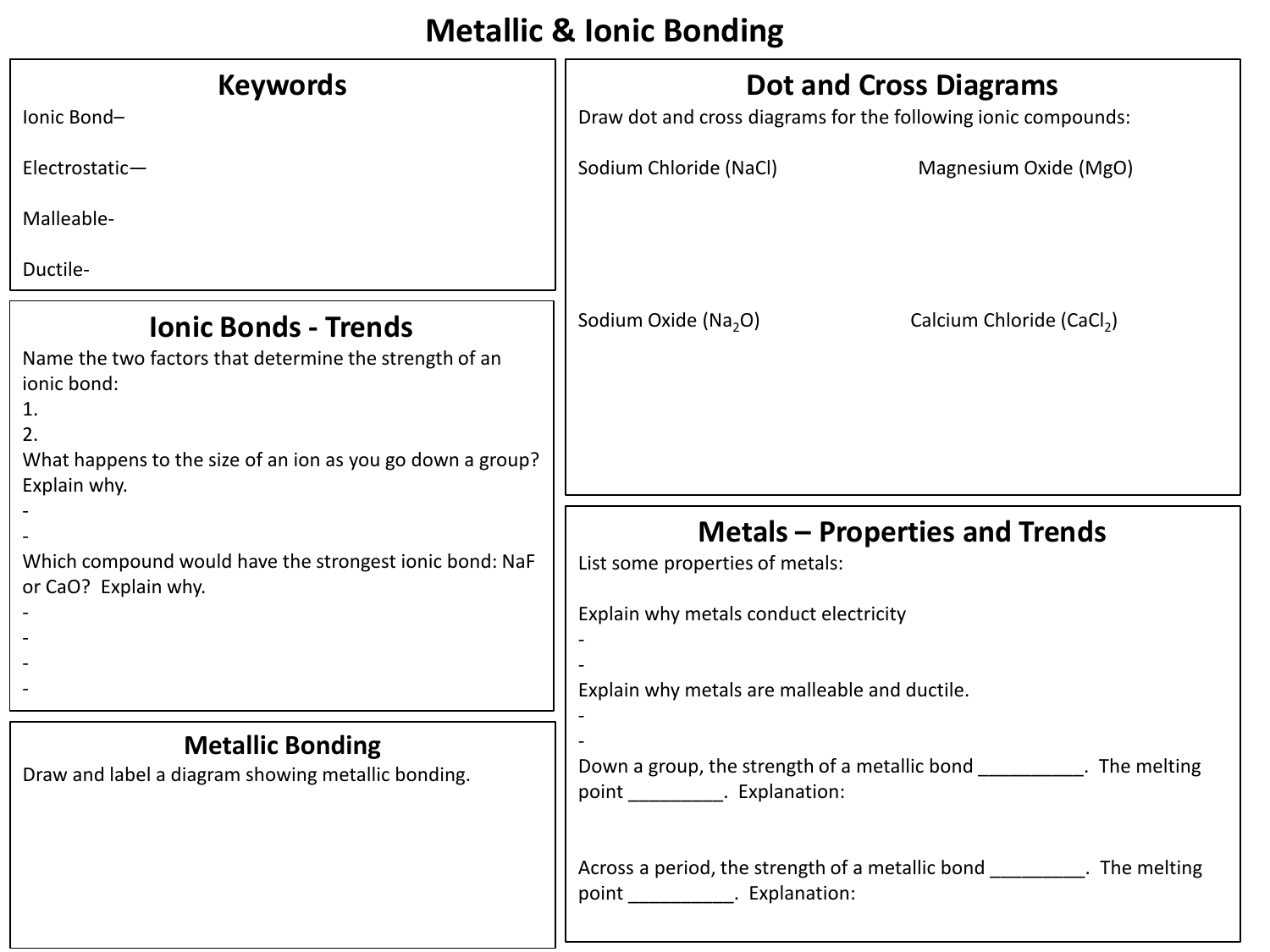# **Covalent Bonding and Intermolecular Forces**

### **Keywords**

Covalent Bond–

Dative Covalent Bond-

van der Waals force/London-

Dipole-dipole-

Hydrogen bond-

Polar v. Non-polar-

### **Dot and Cross Diagrams**

Draw dot and cross diagrams for the following:

 $H<sub>2</sub>O$  $CH<sub>4</sub>$  $O<sub>2</sub>$ Draw a diagram showing the dative bond between  $NH_4^+$  and  $H^+$  $Cl<sub>2</sub>$  $N<sub>2</sub>$  $CO<sub>2</sub>$ 

### **Covalent Bonds - Trends**

Which are stronger: shorter or longer bonds?

Which are stronger: single, double or triple bonds?

Which are shorter: single, double or triple bonds?

# **Intermolecular Forces**

Fill in the table:

| Electronegativity<br><b>Difference</b> | <b>Type of Bond</b> | <b>Type of Intermolecular</b><br><b>Forces</b> |
|----------------------------------------|---------------------|------------------------------------------------|
| $0$ to $0.4$                           |                     |                                                |
| 0.4 to 1.8                             |                     |                                                |
| 1.8+                                   | <b>lonic</b>        | Electrostatic                                  |

What is the trend in electronegativity down a group?

What is the trend in electronegativity across a period?

Describe the type of intermolecular forces in: HCl (electronegativity of H=2.20 and Cl=3.16)

H<sub>2</sub>O (electronegativity of H=2.20 and O=3.44)

 $CH<sub>4</sub>$  (electronegativity of H=2.20 and C=3.16)

Draw the dipole for HF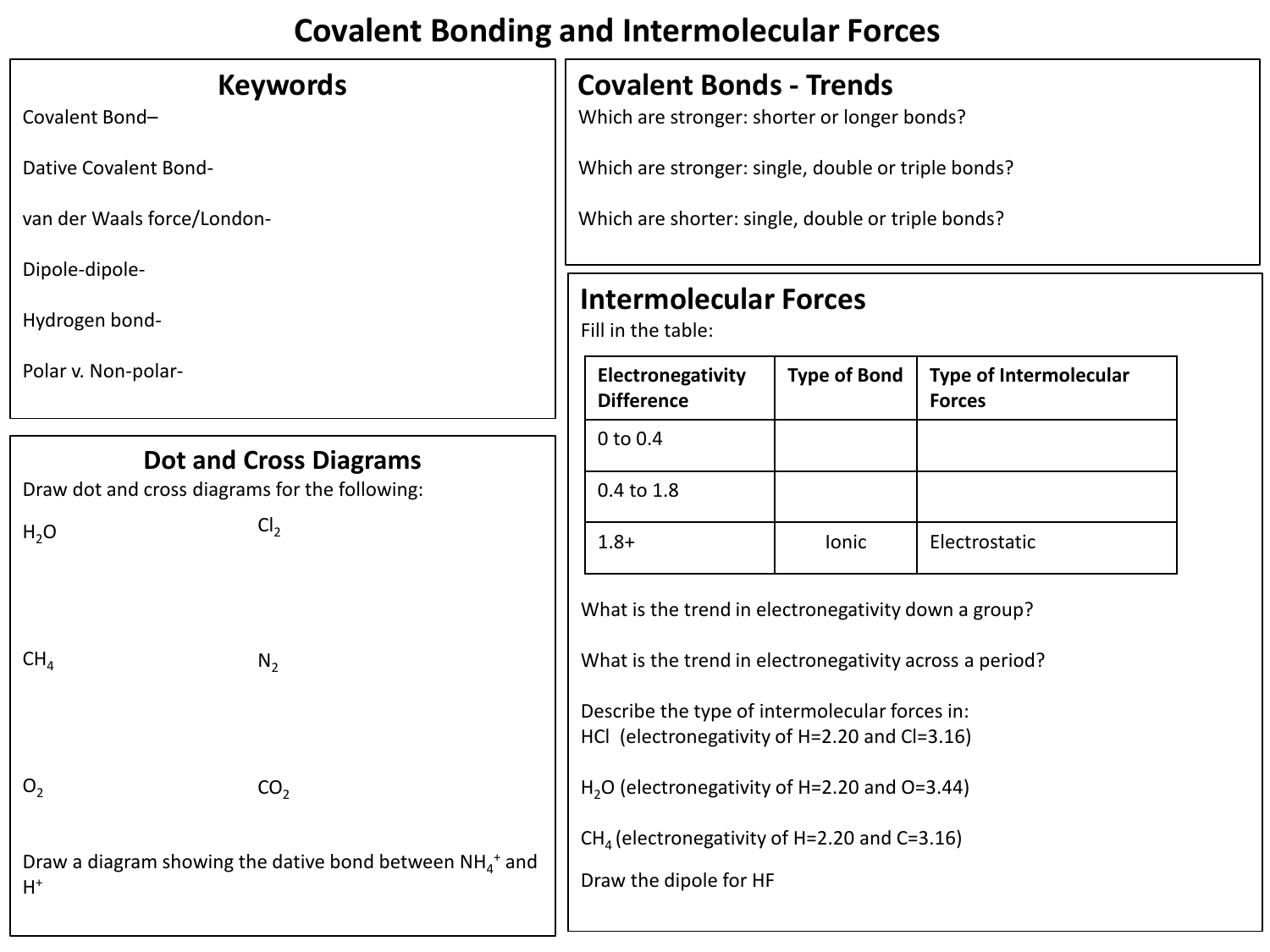# **Periodic Trends**

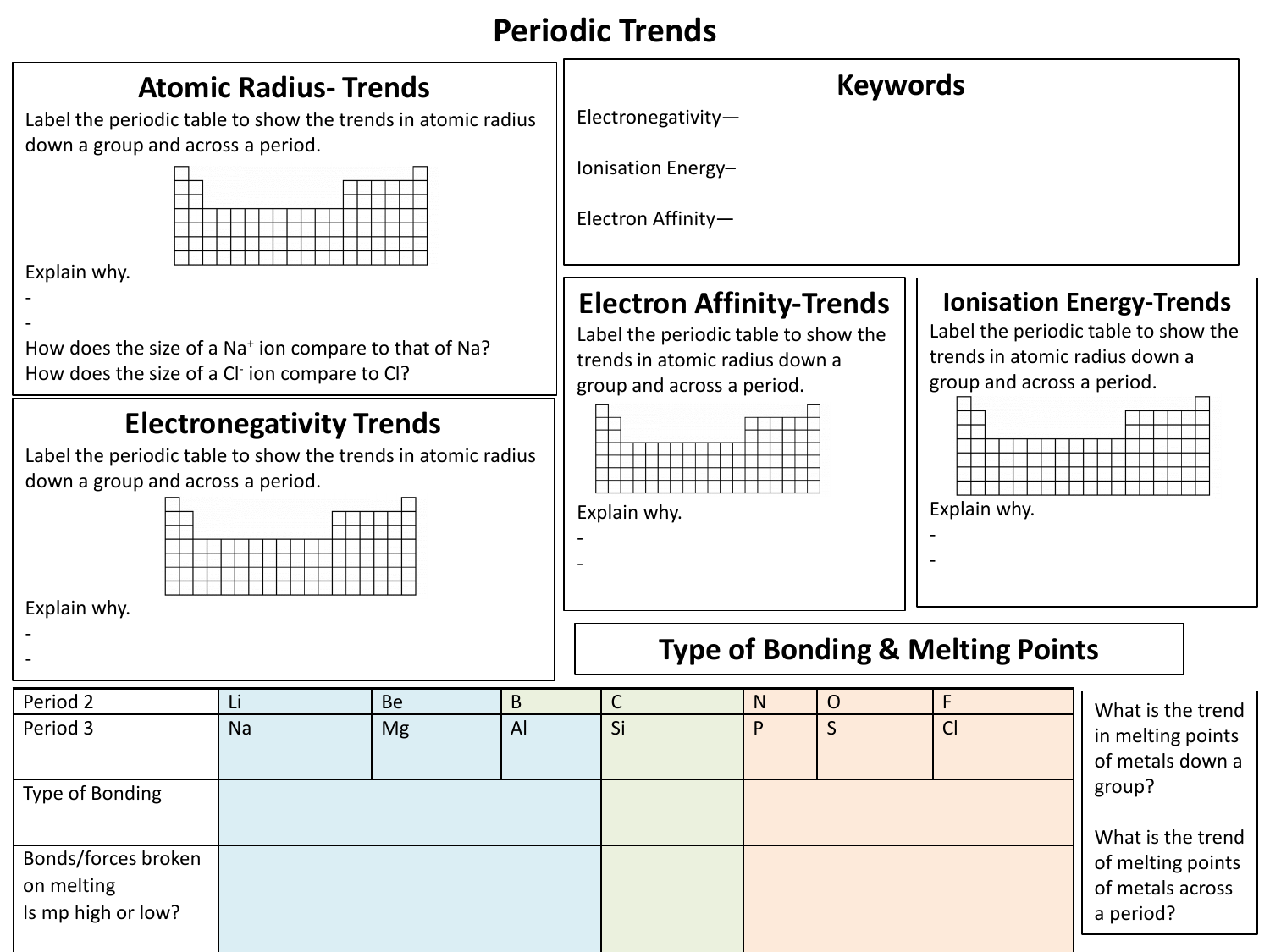# **Reactivity and Redox**

| <b>Keywords</b>                                               | <b>Oxidation States: Comp</b>                                                   |                                                       |
|---------------------------------------------------------------|---------------------------------------------------------------------------------|-------------------------------------------------------|
| Oxidation-                                                    | <b>Element</b>                                                                  | <b>Oxidation S</b>                                    |
| Reduction-                                                    |                                                                                 |                                                       |
| Displacement-                                                 | Group 1 (e.g. Na)                                                               |                                                       |
| Which of the following reactions will take place:             |                                                                                 |                                                       |
| Iron + Copper Sulfate $\rightarrow$<br>1.                     | Group 2 (e.g. Mg)                                                               |                                                       |
| 2.<br>Zinc + Potassium Chloride $\rightarrow$                 |                                                                                 |                                                       |
| 3.<br>Copper + Silver Nitrate $\rightarrow$                   | Group 3 (e.g. Al)                                                               |                                                       |
| Potassium + Iron Oxide $\rightarrow$<br>4.                    |                                                                                 |                                                       |
|                                                               | $\mathsf{O}$                                                                    |                                                       |
| <b>Reactivity of Metals</b>                                   |                                                                                 |                                                       |
| Label this periodic table to show the trends of reactivity of | F                                                                               |                                                       |
| metals.                                                       |                                                                                 |                                                       |
| Indicate the charge                                           |                                                                                 |                                                       |
| formed by metals                                              | Cl, Br, I                                                                       |                                                       |
| in Groups 1-3                                                 | H                                                                               |                                                       |
|                                                               |                                                                                 |                                                       |
| Explain these trends in reactivity.                           | 1.                                                                              | What is the oxidation nur                             |
|                                                               | (a)                                                                             | $F_2$ (b) NaClO <sub>3</sub> (c) H <sub>2</sub> S (d) |
|                                                               | 2. Work out the oxidation numbe                                                 |                                                       |
|                                                               | (c) NaClO <sub>2</sub> (d) KClO <sub>3</sub> (e) Cl <sub>2</sub> O <sub>3</sub> |                                                       |
| Write a balanced equation for the products of the following:  | 3. Iron reacts with chlorine to for                                             |                                                       |
| Na + $O_2 \rightarrow$                                        | $2Fe(s) + 3Cl2(g)$ $\rightarrow$ $2FeCl3(s)$                                    |                                                       |
|                                                               | What is <b>oxidised</b> and what is redu                                        |                                                       |
| $Mg + O_2 \rightarrow$                                        |                                                                                 |                                                       |
|                                                               |                                                                                 |                                                       |
| Al + $O_2 \rightarrow$                                        |                                                                                 | <b>Reaction</b>                                       |
|                                                               |                                                                                 |                                                       |
| $Mg + H2O \rightarrow$                                        | What is the difference between co                                               |                                                       |
|                                                               | Carbon undergoes complete comb                                                  |                                                       |
| $Ca + HCl \rightarrow$                                        | combustion to form CO. Write a                                                  |                                                       |
|                                                               |                                                                                 |                                                       |
| $Ca + H_2SO_4 \rightarrow$                                    |                                                                                 |                                                       |

| <b>Oxidation States:</b> Complete this table of oxidation states.                                                                                                                                                                                                                                                                                                                                                                                                                       |                        |                                         |  |  |  |  |  |
|-----------------------------------------------------------------------------------------------------------------------------------------------------------------------------------------------------------------------------------------------------------------------------------------------------------------------------------------------------------------------------------------------------------------------------------------------------------------------------------------|------------------------|-----------------------------------------|--|--|--|--|--|
| <b>Element</b>                                                                                                                                                                                                                                                                                                                                                                                                                                                                          | <b>Oxidation State</b> | <b>Exceptions</b>                       |  |  |  |  |  |
| Group 1 (e.g. Na)                                                                                                                                                                                                                                                                                                                                                                                                                                                                       |                        |                                         |  |  |  |  |  |
| Group 2 (e.g. Mg)                                                                                                                                                                                                                                                                                                                                                                                                                                                                       |                        |                                         |  |  |  |  |  |
| Group $3$ (e.g. Al)                                                                                                                                                                                                                                                                                                                                                                                                                                                                     |                        |                                         |  |  |  |  |  |
| O                                                                                                                                                                                                                                                                                                                                                                                                                                                                                       |                        | -1 in peroxides, +2 when<br>bonded to F |  |  |  |  |  |
| F                                                                                                                                                                                                                                                                                                                                                                                                                                                                                       |                        |                                         |  |  |  |  |  |
| $Cl$ , Br, I                                                                                                                                                                                                                                                                                                                                                                                                                                                                            |                        | when bonded to non-metals               |  |  |  |  |  |
| H                                                                                                                                                                                                                                                                                                                                                                                                                                                                                       |                        |                                         |  |  |  |  |  |
| 1.<br>What is the oxidation number of each atom in:<br>(a)<br>$F_2$ (b) NaClO <sub>3</sub> (c) H <sub>2</sub> S (d) KMnO <sub>4</sub><br>2. Work out the oxidation number of CI in the following: (a) HCI (b) HCIO<br>(c) NaClO <sub>2</sub> (d) KClO <sub>3</sub> (e) Cl <sub>2</sub> O <sub>7</sub><br>3. Iron reacts with chlorine to form iron chloride. The equation is<br>$2Fe(s) + 3Cl2(g)$ $\rightarrow$ 2FeCl <sub>3</sub> (s)<br>What is <i>oxidised</i> and what is reduced? |                        |                                         |  |  |  |  |  |

# **Reactions with Oxygen**

omplete and incomplete combustion?

bustion to form  $CO<sub>2</sub>$  and incomplete balanced symbol equation both reactions.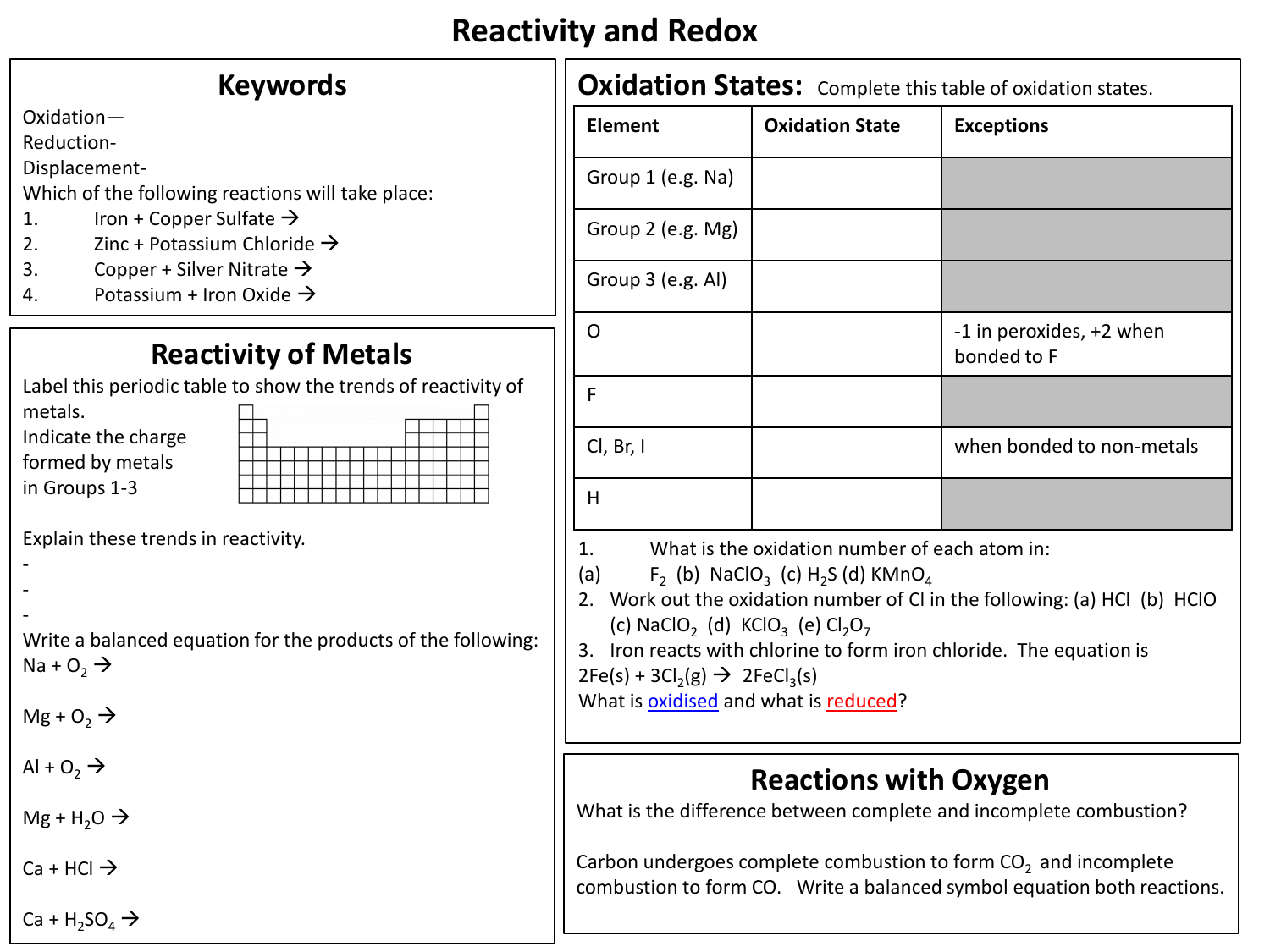# **Calculations**



Using the mass number from the periodic table.

1. Calculate the relative formula mass of  $CaCO<sub>3</sub>$ .



**Reacting Masses**  $=$   $\frac{\text{Mass of the known}}{\text{RFM of known}}$  xRFM of unknown **Example**: Calculate the mass of magnesium Chloride (MgCl<sub>2</sub>) formed from 480g of Magnesium (Mg) when it is reacted with excess Hydrochloric acid  $(HCl)$ . Mg + HCl  $\rightarrow$  MgCl<sub>2</sub> + H<sub>2</sub> Step 1: Calculate the RFM of the MgCl<sub>2</sub>.  $=$  24 + (35.5x2) = 95 Step 2: equation:  $=$   $\frac{480}{24}$ x95= 1900g 1. In electrolysis, molten sodium bromide is decomposed. PbBr<sub>2</sub>  $\rightarrow$  Pb + Br<sub>2</sub>

Calculate the mass of lead that could be formed from 205g of lead



- 1. What is the relative formula mass/molar mass of CaCl<sub>2</sub>?
- 2. A standard solution of CaCl<sub>2</sub> was made by dissolving 17g into 250 cm<sup>3</sup> of water. What is the volume in dm3?
- 3. How many moles are there in 17g of CaCl<sub>2</sub>?
- 4. Calculate the concentration of the CaCl<sub>2</sub> solution using your answers from 2 and 3 above.
- 5. Calculate the concentration in mol  $dm^{-3}$  of a solution made by dissolving 55g of NaOH into 500 cm3 of water.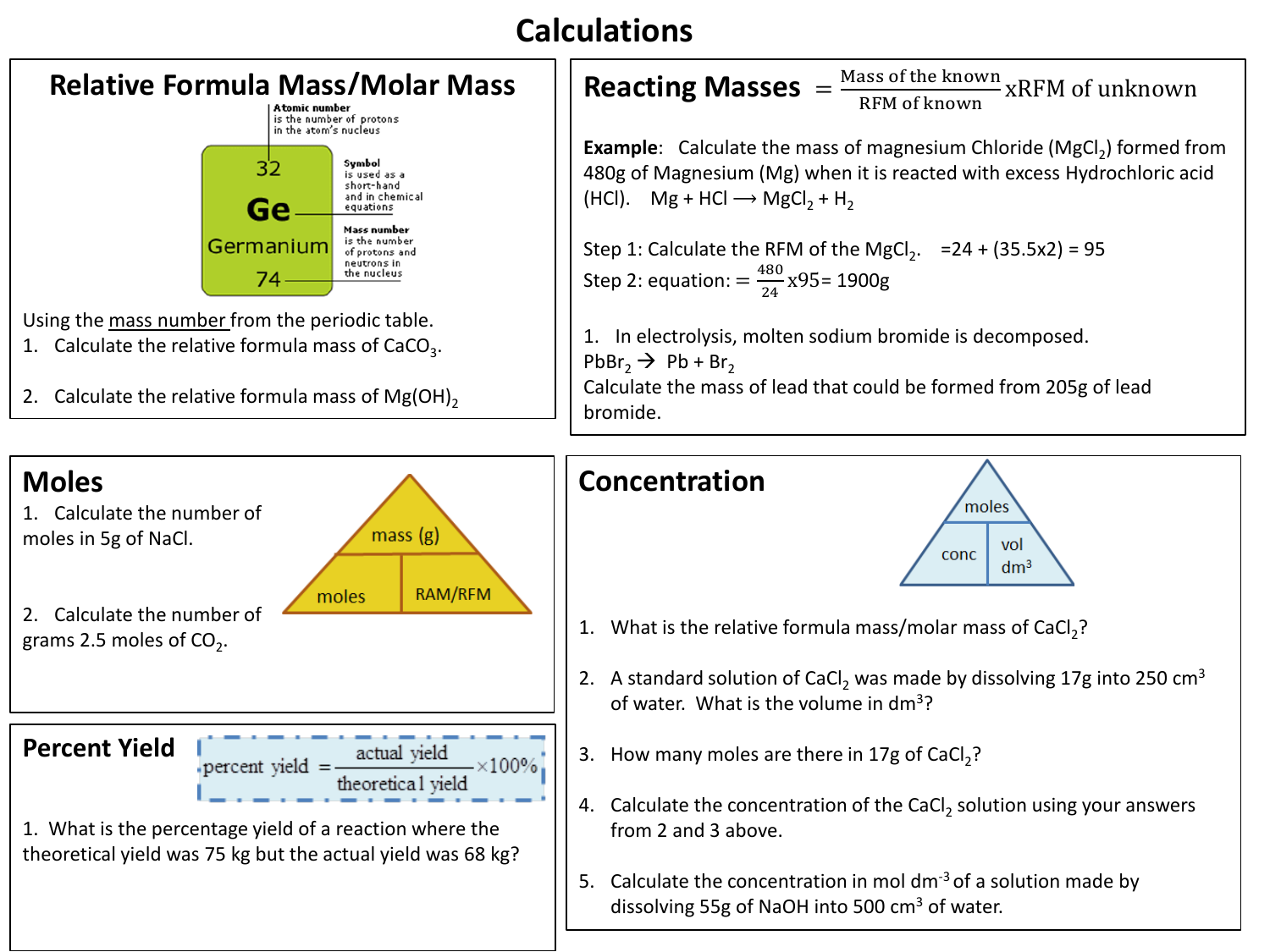| <b>Type of</b><br>energy   | <b>Description</b>                                                                            | <b>Example</b>     | <b>Conservation of energy</b> means that energy <b>can/can't</b>                                                                                           |  |  |  |  |
|----------------------------|-----------------------------------------------------------------------------------------------|--------------------|------------------------------------------------------------------------------------------------------------------------------------------------------------|--|--|--|--|
| Electrical                 |                                                                                               |                    | be created or destroyed. You can /can't only change<br>energy from one type to another.                                                                    |  |  |  |  |
|                            | From the sun and light bulbs                                                                  |                    | What are the energy transfers?<br>TV                                                                                                                       |  |  |  |  |
|                            |                                                                                               | <b>Speakers</b>    | Electrical energy $\rightarrow$ sound energy+ light energy<br>Wind up toy<br>Electric kettle                                                               |  |  |  |  |
| Nuclear                    |                                                                                               |                    | Battery powered torch_                                                                                                                                     |  |  |  |  |
|                            | From hot objects                                                                              |                    | True or false?                                                                                                                                             |  |  |  |  |
| Gravitational<br>potential |                                                                                               |                    | • Sound energy can be transferred from<br>one place to another.<br>• Sound energy doesn't need particles                                                   |  |  |  |  |
|                            | In stretched springs                                                                          | Bungee jump        | to travel.<br>• Sound energy is transferred by                                                                                                             |  |  |  |  |
| Chemical                   |                                                                                               |                    | convection. _________________<br>Sound waves are caused by vibrations.                                                                                     |  |  |  |  |
|                            | Things that are moving                                                                        |                    | Energy & Efficiency                                                                                                                                        |  |  |  |  |
|                            | Heat energy is transferred from one place to<br>another when there is a difference in         | Energy<br>input, j | Useful<br>What does this diagram show?<br>energy, j                                                                                                        |  |  |  |  |
| with descriptions          | temperature. Match the types of heat transfer                                                 |                    | What is it called?                                                                                                                                         |  |  |  |  |
| Conduction                 | When particles in solids pass on<br>energy to the particles next to them.                     |                    | Energy<br>wasted, j                                                                                                                                        |  |  |  |  |
|                            | Heat is given out as infra red                                                                |                    | Efficiency = $\frac{useful\ energy\ transferred\ by\ the\ appliance}$<br>(x100%)<br>total energy supplied to the appliance<br>Does efficiency have a unit? |  |  |  |  |
| Convection                 | radiation. Objects can emit and<br>absorb this.                                               |                    | In a light bulb, for 25 joules of energy that are supplied to the bulb, 5                                                                                  |  |  |  |  |
| Radiation                  | When particles in liquids and gases<br>$\bullet$<br>move from a hot place to a cooler<br>one. |                    | joules area usefully transferred into light energy. What is the efficiency<br>of the bulb?                                                                 |  |  |  |  |